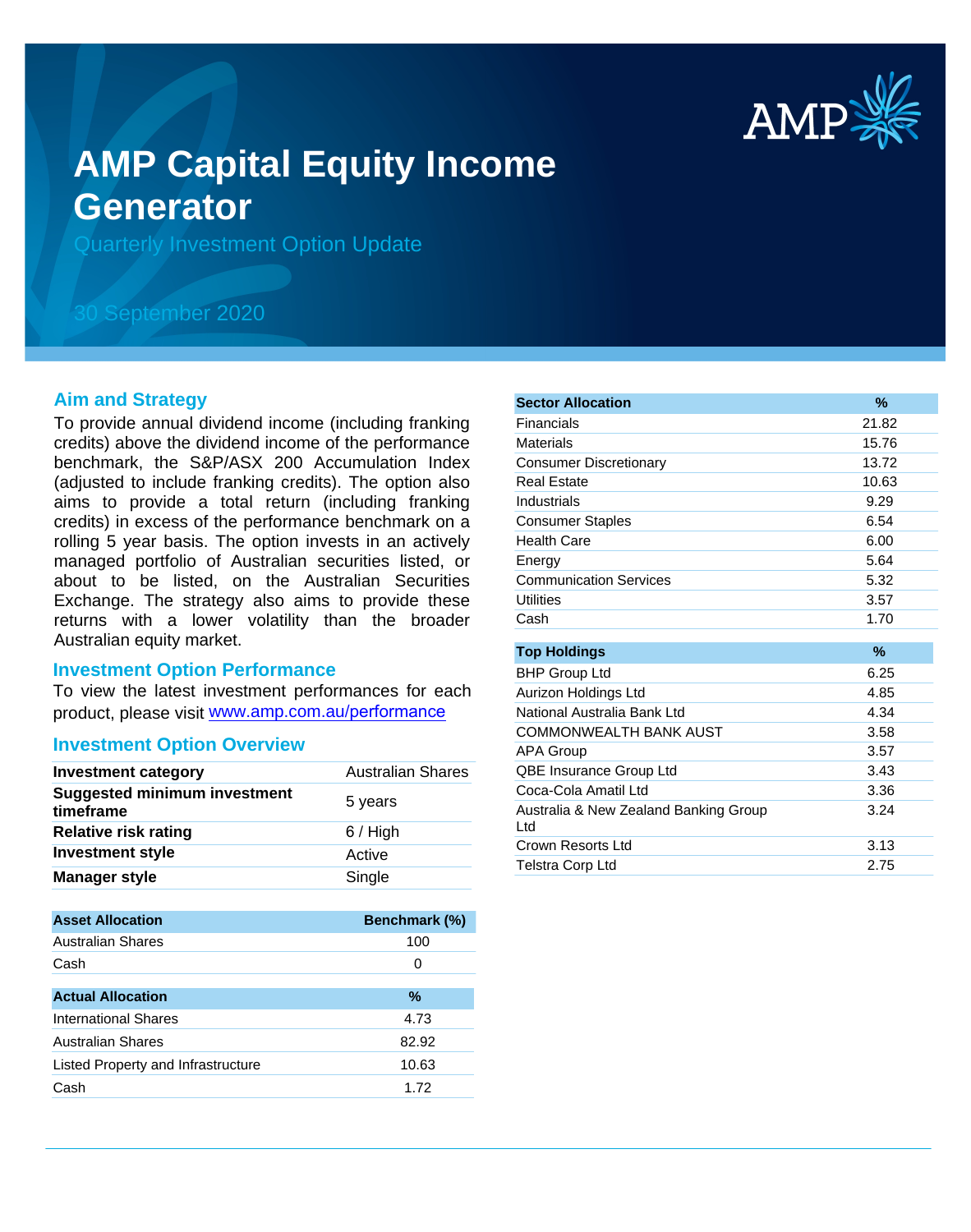# **Fund Performance**

Australian shares pulled back in September, with the S&P/ASX 200 index finishing down by 3.66% on a total return basis. As usual, the main driver was global markets. The energy sector was particularly weak amid new lockdowns and COVID-19 concerns overseas, as well as generally high levels of supply. Financials also struggled over the month, as concerns remain around the phasing out of government income support payments as well as further potential falls in areas of the Australian property market. The health care sector was one of the few segments of the market to produce a positive return for the month, as traders continued to favour defensives in the current climate. Overall, many businesses in Australia are still struggling, particularly those more reliant on physical trading, open borders or strong financial markets. However, the unique COVID-19 environment has allowed other businesses to flourish amid significant changes in consumer dynamics. This, combined with significant underlying stimulus from the government, has resulted in significantly contrasting performances from business to business.

# **Portfolio Positioning**

The Fund aims to invest in sectors and companies with highly defensible income streams and or reasonable dividend growth prospects in the medium term. This underpins the objective of delivering a stable tax-effective income to investors and ultimately creates a more robust portfolio in these uncertain times. Relative to the benchmark, we are overweight consumer discretionary and real estate, as we like the resilience and diversity of the earnings in some of those businesses and their ability to pay reliable dividends over the medium term. We are investing in companies whose earnings can sustain the changing and challenging trading environment which COVID-19 has created. We are significantly underweight healthcare and financials due to their low dividends on offer. We continue to favour the stocks which provide a desirable mix of reasonable dividends, good expected dividend growth and defensive characteristics against a challenging COVID-19 economic backdrop.

# **Market Review**

Australian shares initially rose in July and August, before pulling back in September to end the quarter down by 0.44% as measured by the S&P/ASX 200 index, on a total return basis. Early to mid-quarter, Australian shares were driven by rising global markets, amid broader global optimism and the continued presence of massive levels of economic stimulus, with central banks (including the RBA) continuing to indicate they will do whatever is necessary to support economies. The August reporting season then saw the market rise further, with many companies beating unsurprisingly low consensus forecasts. Given the unique COVID-19 backdrop, as expected results were variable from business to business and across sectors. Information technology, healthcare, some of the miners, gold producers and even some consumer discretionary stocks reported relatively strong results, given the circumstances. Retailers focussed on e-commerce, rather than traditional bricks and mortar, also reported strong results. Meanwhile, airlines, other travel-related businesses and financials generally struggled. Late in the quarter, Australian shares fell alongside global markets, as concerns rose around continued and further lockdowns, such as those being experienced in Melbourne, which have now lasted longer than Wuhan's, where the virus originated.

# **Outlook**

Australian shares will likely continue to be primarily driven by global markets. Like its international peers, Australia's economic growth has slumped, though evidence of a bounce-back has emerged in some sectors, supported by Chinese demand. Australia's greater degree of government stimulus (relative to other countries) should help support Australian shares, though there are some near-term risks, such as soured trade relations with China and a continued lack of medium-term earnings visibility for many companies. Given large price rises since the March lows, there may be an increased risk of corrections, though we believe the longer-term trend is likely to remain positive. We continue to believe investors should be selective and, as always, maintain a longer-term perspective.